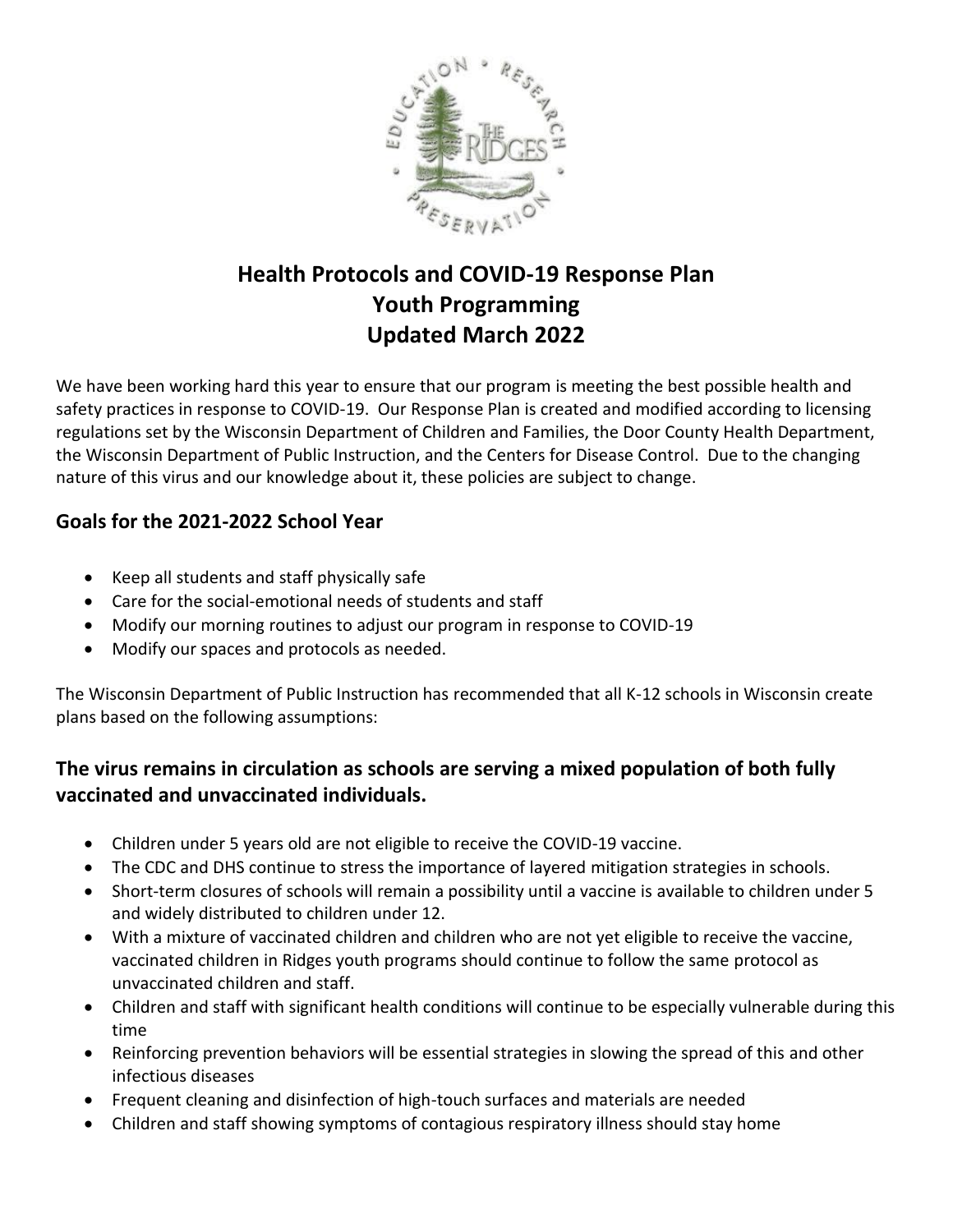## **Facemasks**

**Facemasks are currently required for all teachers, staff, volunteers, parents, and caregivers. Children over the age of 2 will be required to wear a mask.** Children are expected to come to school with 2 personal facemasks.

## **Modifications to our Program**

#### **>Nature is our Primary Classroom**

We are implementing an **all-outdoor model** for youth programs and will only go indoors if the wind chill temperature (according to the National Weather Service [NOAA]) unexpectedly goes below zero, or when there is lightning in the area. If thunderstorms or extreme cold (wind chill below zero) is predicted, class will be cancelled by 7 AM via email notification. Our indoor classroom will be reserved for bathroom visits and as a place to shelter from unexpected severe weather.

#### **>Morning Routine and Bathroom – (Masks are required for everyone regardless of vaccination status when indoors)**

Parents and caregivers should take their child to the bathroom right before leaving home.

- Children will come to class fully dressed in outdoor clothing and will begin the morning in the outdoor play area and will have Circle Time on the Overlook.
- A mid-morning bathroom break will provide a warming opportunity as well as the all-important practice of removing and putting back on snow gear.
- After bathrooming, we will head off on a hike and unstructured play in our nature area and will return in time for parent pick-up.

**>Snack** will be prepared in individual baggies and placed in children's hiking packs to be eaten while socially distanced from each other or will otherwise be prepared and handed out to children by teachers wearing PPE including a facemask and medical grade gloves.

**>Materials cannot** be shared. Therefore, we will provide each child with a backpack stocked with nature tools and art supplies.

**>Class Size** will be limited to 16 children and 2 teachers.

## **Drop-off and Pick-Up**

A car line procedure will be implemented for drop-off and pick-up. Parents/ guardians are required to wear masks for car line. When picking up or dropping off a child in our **car line**, please wait inside the car and a teacher/staff person will assist you. Our car line will enter the SOUTH entrance to the Nature Center parking lot on Hwy 57. **A teacher or staff person will help your child exit the car and grab materials while you sign our drop-off form.** You will be asked about COVID-19 symptoms in your household each day. We ask that you **wear a mask** while signing in and talking with us. We will be wearing one as well. **Be sure to apply bug spray and sunscreen at home**. After dropping off your child, you will continue through the parking lot and exit at the NORTH end. Pick up will follow the same procedure.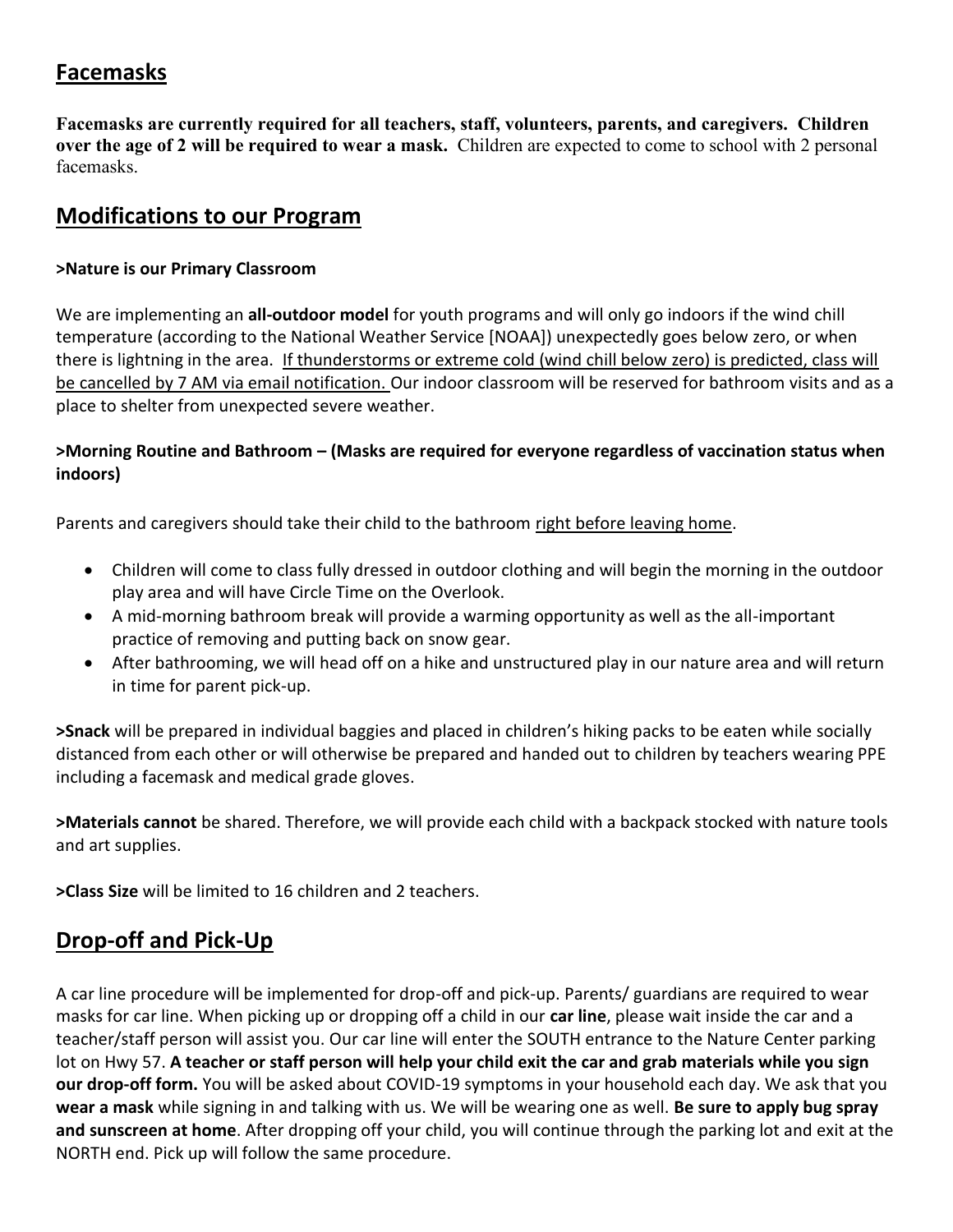# **Guidelines for Keeping Children Home**

### **You should keep your child at home if:**

### **Showing Symptoms of Illness and/or COVID-19:**

- Your child has a fever, vomiting, or diarrhea. Fever reducing medication may not be used when determining a child's health. Your child should be fever-free, vomit free, and diarrhea free for 72 hours before returning to school and should receive a negative PCR COVID-19 test.
- Your child is experiencing recognizable symptoms of COVID-19, including:
	- o Any ONE of the following symptoms: fever or chills, cough, shortness of breath, diarrhea or vomiting, loss of taste or smell
	- $\circ$  OR any two of the following: atypical headache, muscle pain or body aches, sore throat, unusual fatigue, nausea, or congestion/ runny nose. This does not apply to individuals with a doctor's note stating that the child does not have COVID-19

#### **Close Contact:**

- Your child has been exposed to someone who has had COVID-19 (by testing or medical diagnosis) within the past 5 days or; Anyone in your family is under a 5-day quarantine for COVID-19 *unless that person has tested negative using a PCR test (since testing positive or being medically diagnosed)*:
	- $\circ$  Your child must remain home for 5 days, then take a PCR COVID-19 test. If the test result is negative, your child may return to the program, but must continue to mask for 5 additional days.
- Your child has had sustained close contact (within 6 feet for 15 minutes or more) with a person showing symptoms of COVID-19 within the previous 5 days:
	- o Your child must remain home for 5 days, then take a PCR COVID-19 test. If the test result is negative, your child may return to the program, but must continue to mask for 5 additional days.
	- o If at any point the person showing symptoms receives a negative PCR COVID-19 test, your child may return to programming.

### **Additionally:**

- Your child should remain home if you are awaiting results of a PCR COVID-19 test
- We also request that you keep your child at home if they are experiencing any symptoms of a contagious illness. Our goal is to avoid spreading illness of any kind to the children and adults in our program, which means keeping sick children and adults at home. This includes but is not limited to symptoms of a cold, stomach illness, or flu-like illnesses.
- Your child or anyone in the immediate family has traveled out of Door County in the last 5 days:
	- o If your child is vaccinated, they must remain home for 5 days after travel.
	- o If your child is unvaccinated, they must remain home for 5 days after travelling and receive a negative PCR COVID-19 test before returning to programming.
	- $\circ$  After your child returns to programming, they must wear a mask for an additional 5 days.
	- o We are closely monitoring travel guidelines from the CDC.

<https://www.cdc.gov/coronavirus/2019-ncov/travelers/travel-during-covid19.html>

Our staff will follow these same guidelines in the case of illness and/or exposure. If a staff member becomes ill and has not exposed children in the last 5 days, programming will continue with a substitute. If the staff member has exposed children in the program, class will be canceled until all participants follow the above protocol for exposure and can safely return to programming.